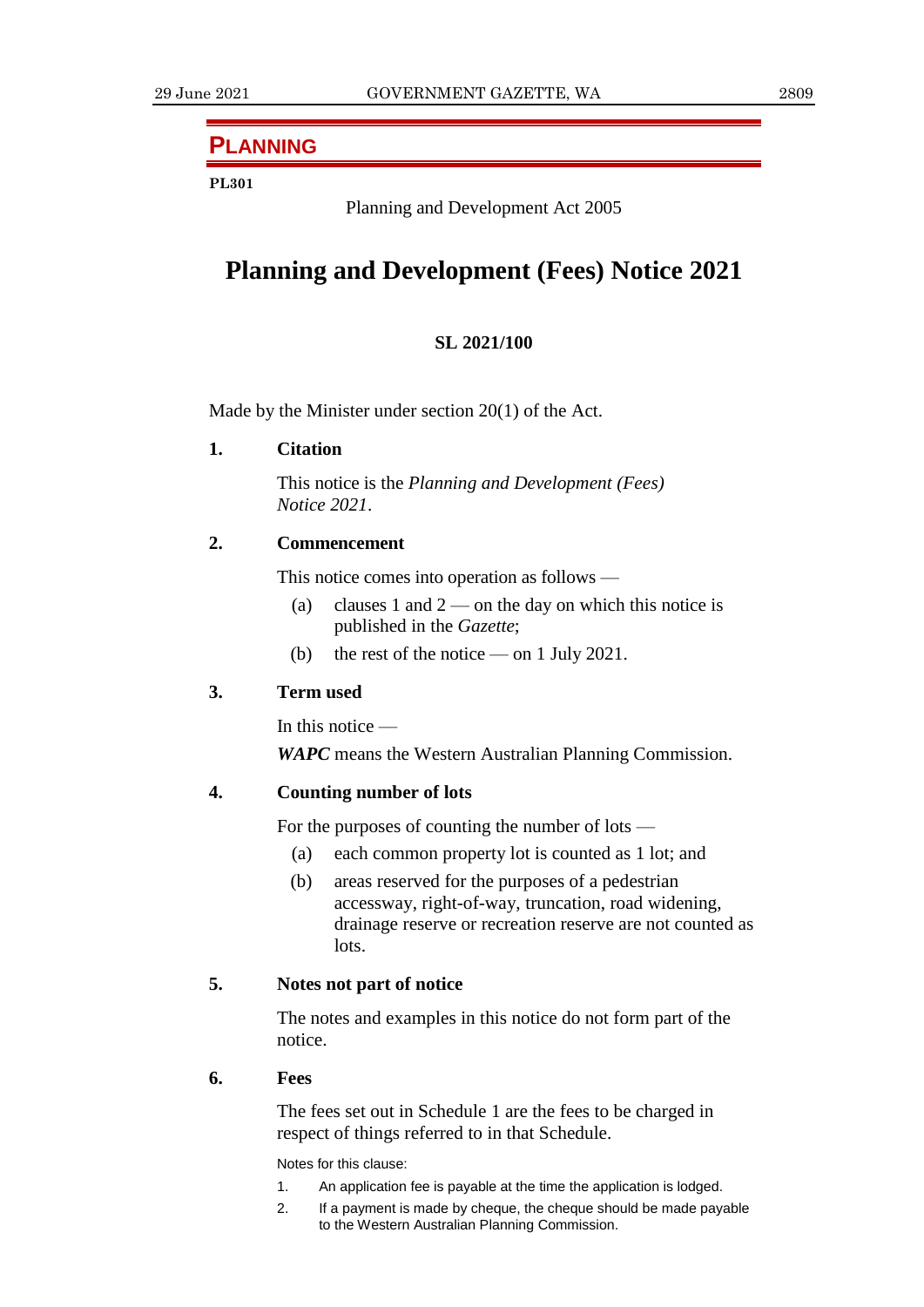# **7.** *Planning and Development (Fees) Notice 2018* **repealed**

The *Planning and Development (Fees) Notice 2018* is repealed.

# **Schedule 1 — Fees**

[cl. 6]

# **1. Fees for approval of subdivision (Form 1A)**

(1) Application for approval of freehold or survey-strata (freehold or leasehold) subdivision.

# **Amalgamation — \$2 448.**

Example:

For an application proposing that multiple lots be amalgamated into a single lot the application fee is \$2 448.

# **Subdivision into 2 or more lots (up to and including 100 lots) — \$3 393 and \$77 per lot.**

#### Example:

For an application proposing 5 lots, the application fee is \$3 393 plus \$385 (5 lots multiplied by \$77), which totals \$3 778.

### **Subdivision into 101 or more lots — \$11 093 and \$27 per lot in excess of 100 lots.**

#### Example:

For an application proposing 105 lots, the application fee is \$11 093 plus \$135 (5 lots multiplied by \$27), which totals \$11 228.

(2) Application or contemporaneous applications for approval of amalgamation and subdivision — amalgamation fee not to apply.

# **2. Fees for amended plan for subdivision (Form 2A)**

(1) Amended plan or plans for application for approval of freehold or survey-strata (freehold or leasehold) subdivision.

### **Amalgamation —\$834.**

#### Example:

For amended plans for an application proposing that multiple lots be amalgamated into a single lot the application fee is \$834.

# **Subdivision into 2 or more lots (up to and including 100 lots) — \$1 238 and \$26 per lot.**

#### Example:

For amended plans for an application proposing 5 lots, the application fee is \$1 238 plus \$130 (5 lots multiplied by \$26), which totals \$1 368.

### **Subdivision into 101 or more lots — \$3 838 and \$4 per lot in excess of 100 lots.**

#### Example:

For amended plans for an application proposing 105 lots, the application fee is \$3 838 plus \$20 (5 lots multiplied by \$4), which totals \$3 858.

#### Note:

Where a minor variation is made at the request of the WAPC, the WAPC may waive some or all of the applicable fee.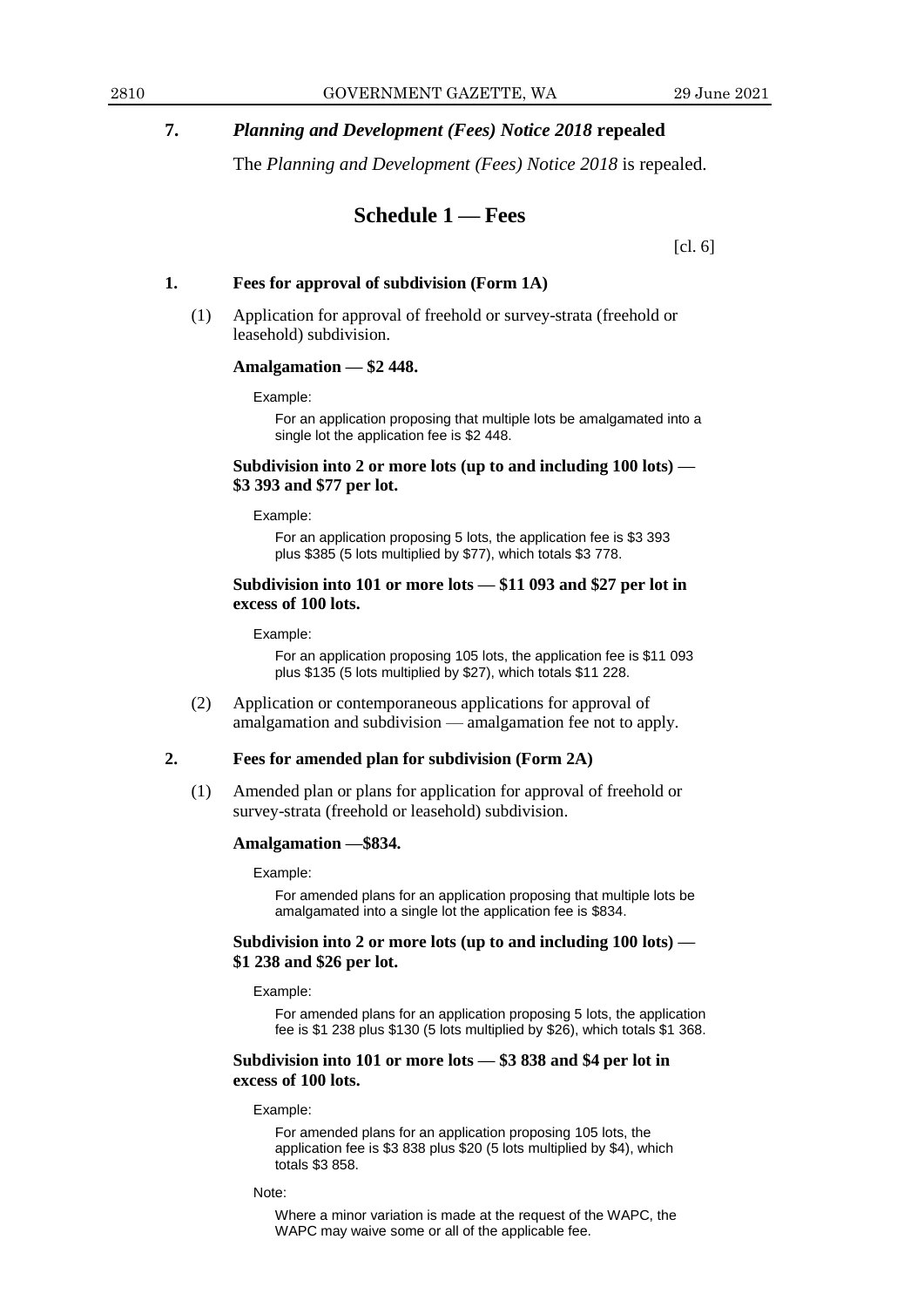(2) Amended plan or plans for application or contemporaneous applications for approval of amalgamation and subdivision amalgamation fee not to apply.

### **3. Fees for reconsideration of decision (Form 3A)**

Request under section 144(1) of the Act to reconsider a refusal or under section 151(1) of the Act to reconsider a condition or conditions.

### **Amalgamation —\$1 132.**

Example:

For a reconsideration of an application proposing that multiple lots be amalgamated into a single lot the application fee is \$1 132.

### **Subdivision into 2 or more lots (up to and including 100 lots) — \$1 387 and \$31 per lot.**

#### Example:

For a reconsideration of an application proposing 5 lots, the application fee is \$1 387 plus \$155 (5 lots multiplied by \$31), which totals \$1 542.

### **Subdivision into 101 or more lots — \$4 487 and \$6 per lot in excess of 100 lots.**

Example:

For a reconsideration of an application proposing 105 lots, the application fee is \$4 487 plus \$30 (5 lots multiplied by \$6), which totals \$4 517.

#### **4. Fees for endorsement of plan (Form 1C)**

(1) Application for endorsement of a deposited plan or survey-strata (freehold or leasehold) plan.

#### **Amalgamation — \$568.**

Example:

For an application for endorsement of a deposited plan or survey-strata plan proposing that multiple lots be amalgamated into a single lot, the application fee is \$568.

### **Subdivision into 2 or more lots (up to and including 100 lots) — \$633 and \$8 per lot.**

#### Example:

For an application for endorsement of a deposited plan or survey-strata plan proposing 5 lots, the application fee is \$633 plus \$40 (5 lots multiplied by \$8), which totals \$673.

### **Subdivision into 101 or more lots — \$1 433 and \$5 per lot in excess of 100 lots.**

#### Example:

For an application for endorsement of a deposited plan or survey-strata plan proposing 105 lots, the application fee is \$1 433 plus \$25 (5 lots multiplied by \$5), which totals \$1 458.

(2) Application for endorsement of a plan that proposes amalgamation and subdivision — amalgamation fee not to apply.